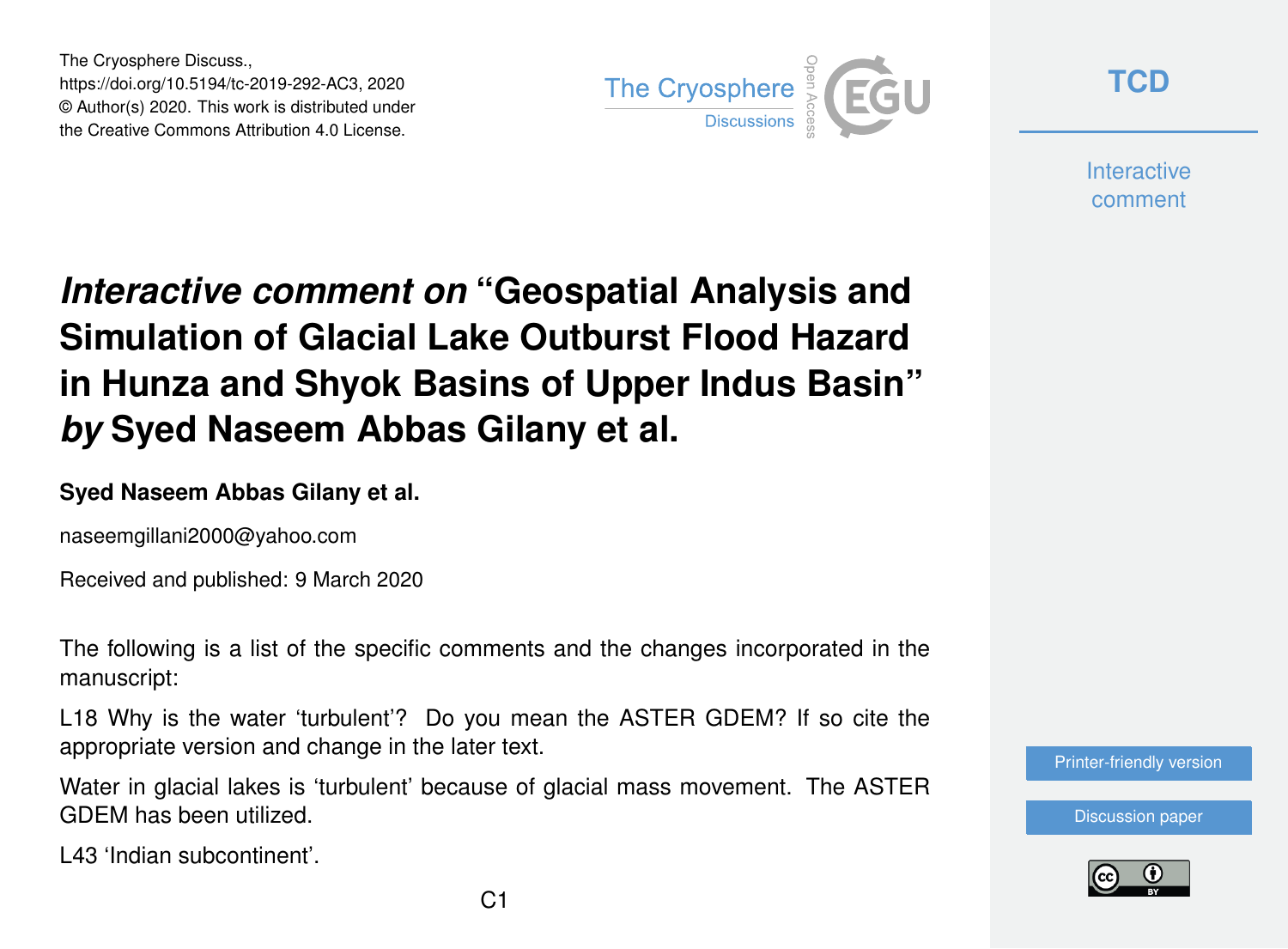Corrected.

L44 This is not an appropriate reference relating to downstream water supply. See Immerzeel et al. (2010), Quincey et al. (2018), Immerzeel et al. (2020).

Corrected.

L48 Add a citation for 'many disastrous glacial lakes'. 'The damming' of what?.

Inserted. The damming of glacial mass.

L51-52 This is incorrect.

Cited.

L53-55 This needs a citation unless it is related to Che et al, in which case make it clear.

Citation is related to Che et al.

L71-73 This is repeating what has already appeared in the introduction.

Deleted.

L79-80 Also repetition.

Deleted.

L80-81 This sentence on Baltoro is out of place.

**Corrected** 

L84-85 Surges are not necessarily coupled with glacial lakes.

There is a probability.

L95-97 A lake does not form in all cases.

Not necessarily, but it can happen.

**Interactive** comment

[Printer-friendly version](https://www.the-cryosphere-discuss.net/tc-2019-292/tc-2019-292-AC3-print.pdf)

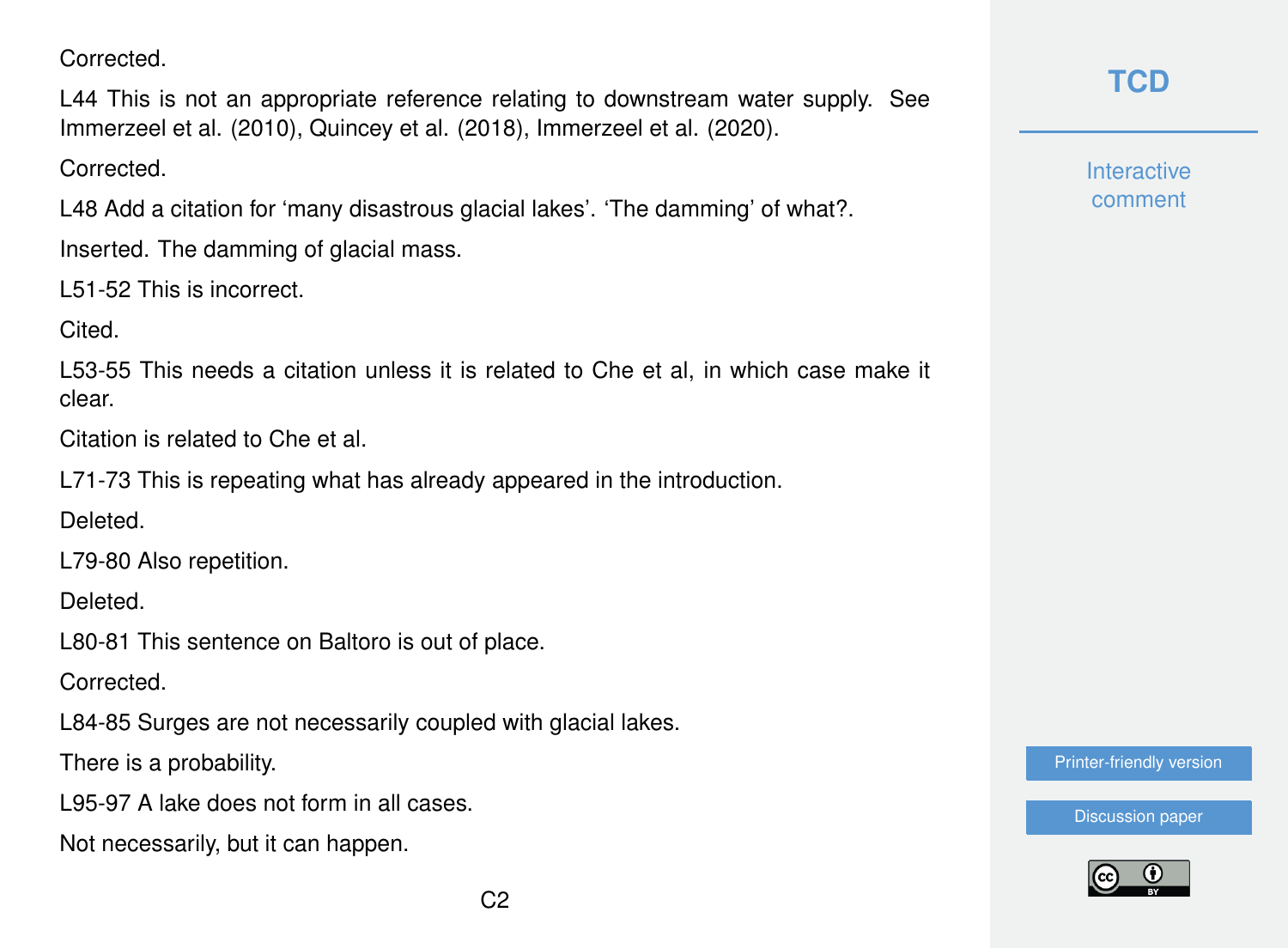L98 Vital for the stability of what, the lake?

Vital for the stability of the glacier.

L99 What is a 'heavy accumulation zone'?

Heavy accumulation zone, because of heavy snow fall.

L109 quite similar in length'?

The glaciers were quite significant in length in comparison with today.

L111-112 Provide a citation. Is this on average? I'm not sure it is really relevant.

Cited.

L133 Superscript '2'

Corrected.

L152 Provide a citation.

Cited.

L166 I think the grey shading between the panels is unnecessary. What are the brown colored lines within the green polygons? Please show the location of all lakes modeled in this figure.

Figure has been changed.

L176-178 I'm not sure that 'panoramic views' are relevant to the study, nor the following sentence.

Corrected.

L183 Specify the source of the glacier outlines. It would be useful to add an elevation model or river network to show the basin topography and flow direction.

Figure has been changed.

**Interactive** comment

[Printer-friendly version](https://www.the-cryosphere-discuss.net/tc-2019-292/tc-2019-292-AC3-print.pdf)

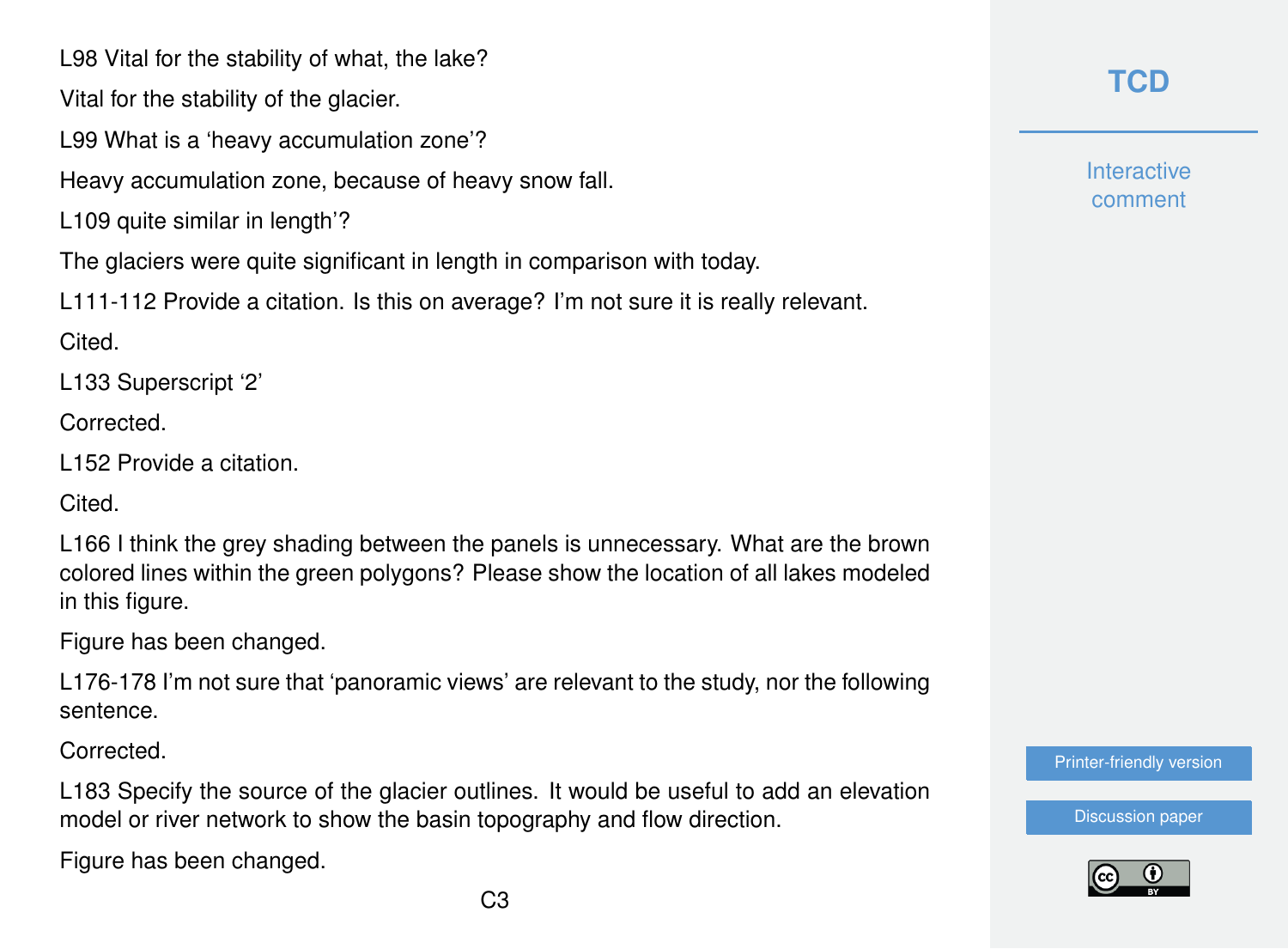L189 What are the other glaciers in addition to 'valley glaciers'?

Other glaciers in addition to valley glaciers are mountain glacier.

L197 Use degree symbols.

**Corrected** 

L199 This figure could be added as a panel alongside Figure 2.

Ok.

L205 Is this a version of the ASTER GDEM or a DEM you have generated using ASTER data? How were the data interpolated and why?

ASTER GDEM data has been interpolated to 15m for the purpose of achieving high resolution.

L214-215 Provide an NDWI citation.

NDWI is Normalized Difference Water Index.

L219 Specify the HEC-RAS version you used and whether it was a 1D or 2D model. Refer to other studies that have used HEC-RAS to model GLOFs, including limitations such as consideration of sediment loading and bank erosion.

HEC-RAS version 5.0 is used and it was a 2D model.

L233-234 The meaning of this is unclear.

Deleted.

L256 What is 6b?

It's one of the Landsat-7 band.

L270 What are the specific thresholds used for these decision rules?

If the surface texture is smooth and the slope is not pronounced then such areas are

**Interactive** comment

[Printer-friendly version](https://www.the-cryosphere-discuss.net/tc-2019-292/tc-2019-292-AC3-print.pdf)

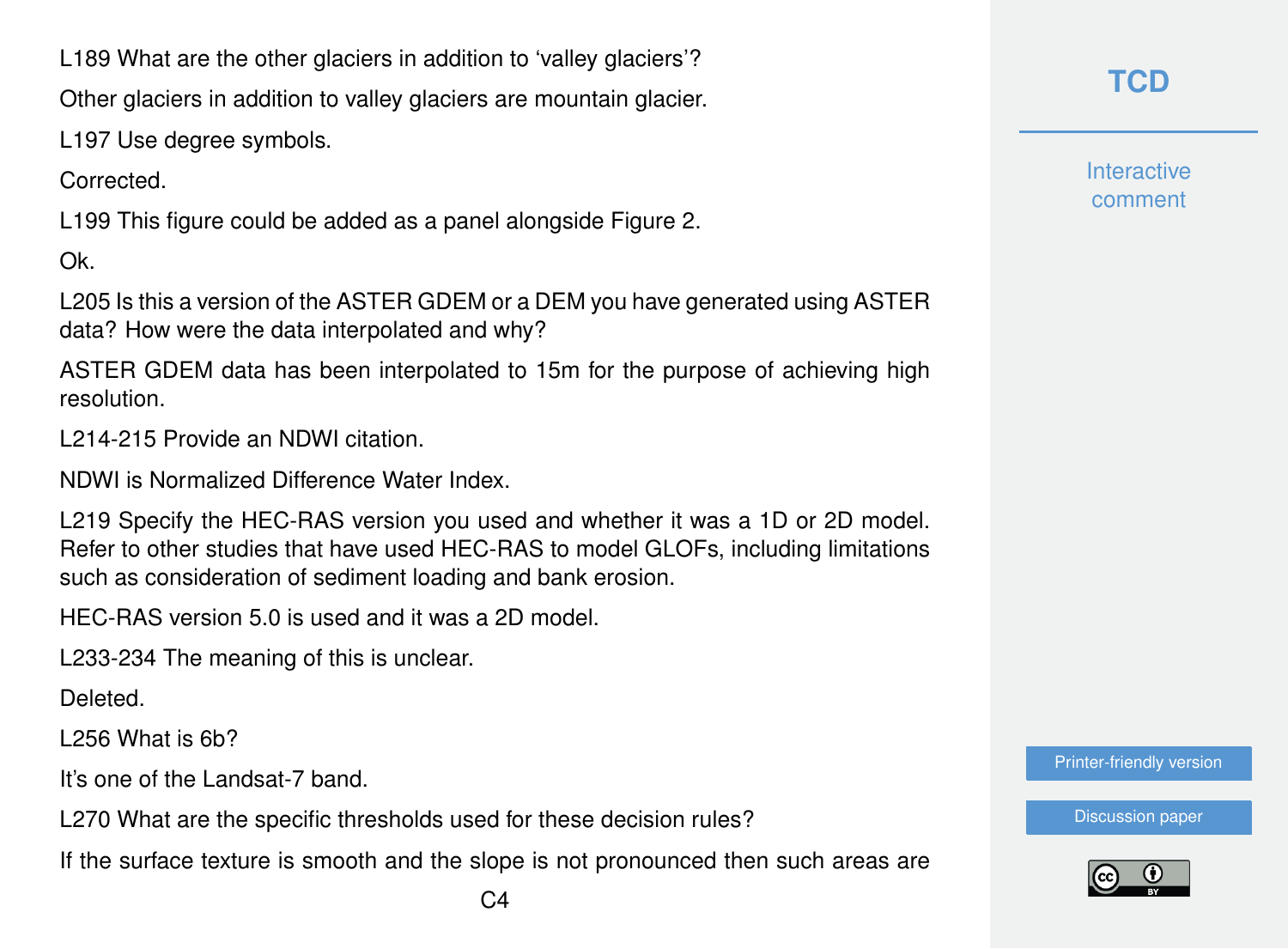recognized as glacial lakes.

L279 What is 'erosion and blocked lakes'?

Erosion and blocked lakes are the types of lakes.

L280 Use km2 for consistency.

Corrected.

L285 '5 km'.

Corrected.

L297 Earlier it was stated that you used a 15 m DEM. How was the energy slope derived?

Corrected. Energy slope was derived based on distributing glacial mass flow along boundary condition.

L305 Detail why this empirical relationship is suitable for application to the lakes in your study.

The Costa empirical relationship is suitable for application to the lakes in this study because this empirical formula deals with peak discharge.

L316 Quote fewer significant digits. Does depth refer to a max/mean depth?

Significant digits have been used for depth.

L319 What is the 'data input interval'? Is this the complete duration of the simulation, or time to peak discharge?

Data input interval is the discharge time interval in mins.

L334 Why is this a potentially dangerous lake? The text is not visible on panels d-f. Why does it look like the model formed a large lake on (d)?

## **[TCD](https://www.the-cryosphere-discuss.net/)**

**Interactive** comment

[Printer-friendly version](https://www.the-cryosphere-discuss.net/tc-2019-292/tc-2019-292-AC3-print.pdf)